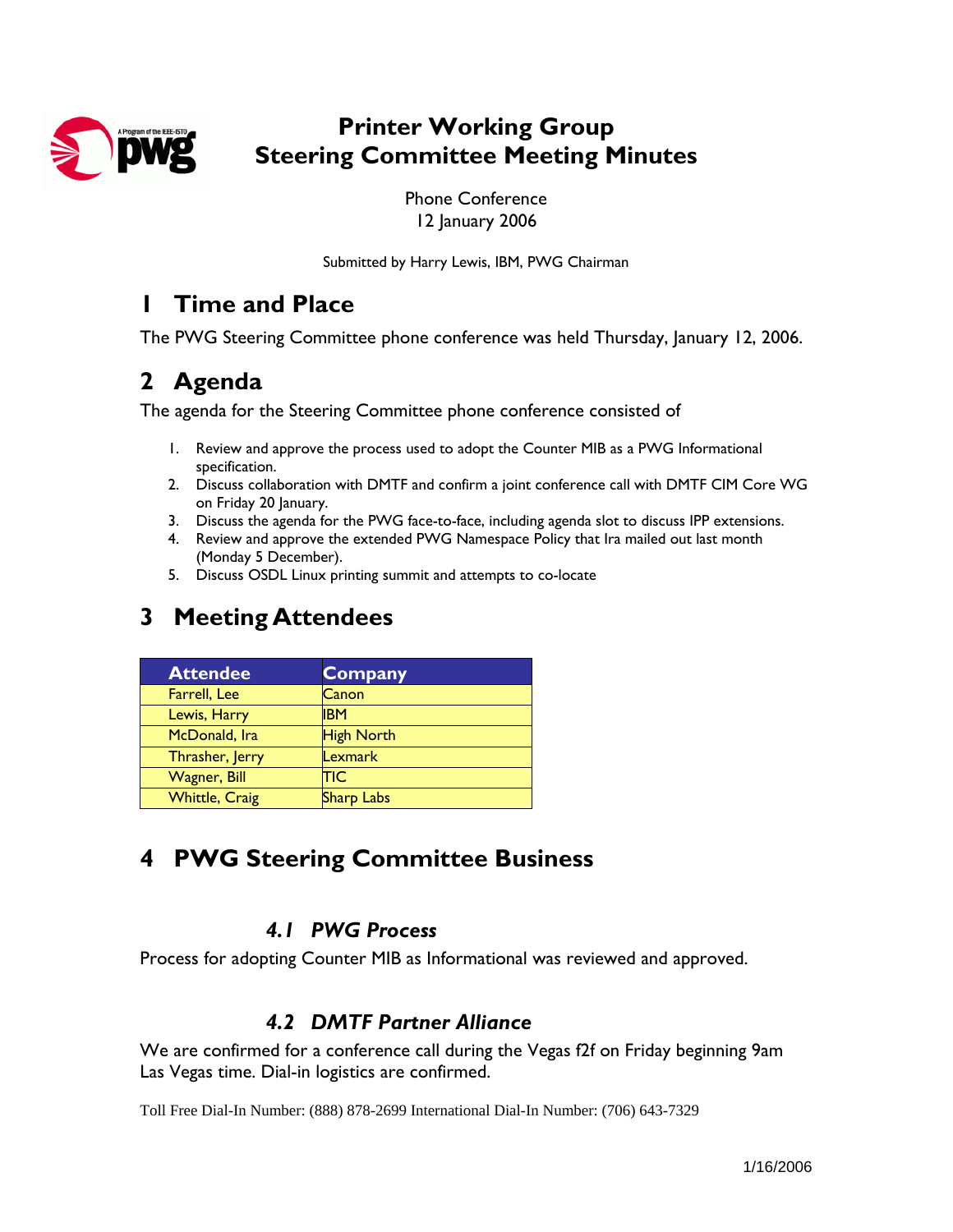

Conference Code: 4083336529 Security ID: DMTF (3683)

### *4.3 Las Vegas PWG Face to Face agenda*

#### **Thursday (Plenary and SM w/g)**

9am to Noon – Plenary

- Standard Plenary status and overview
	- o PWG w/g status
	- o Projector and Display Management BOF update
- WIMS-CIM alliance (strategy overview and Friday slides preview)
- WIMS Last Call review (few comments to date)
	- o Overview of Draft document
	- o Detailed explanation of LC issues (if any) and resolution
	- o Solicit further last call comments

1:30pm to 2:30pm – IPP Extensions

2:30pm to 5pm – Semantic Model w/g

- Reactivation of the Semantic Model w/g
- Schema structure (addressing comments registered during Counter spec voting)
- Updating and incorporating Counter schema into PWG Semantic Model
- Incorporation of WIMS schema into PWG Semantic Model
- SOAP, WSDL versioning and other architectural issues

#### **Friday (WIMS w/g)**

9am to Noon – WIMS-CIM

- CIM Core conference call (9-10am)
- WIMS-CIM follow-on and work items from CIM Core call

1:30pm to 5pm – WIMS Protocol

- Binding doc
- WSDL 1.1 and SOAP examples for WIMS
- WSDM project
- Other Futures

#### *4.4 PWG Namespace Policy*

Ira provided an update to the PWG approved namespace process including ASN.1 bug fixes and addition of "info" prefix to information class. These updates were necessary to support posting the approved PWG Counter MIB. Several minor editorial bugs were noted and corrected during the SC call. Otherwise, the updated namespace policy is approved.